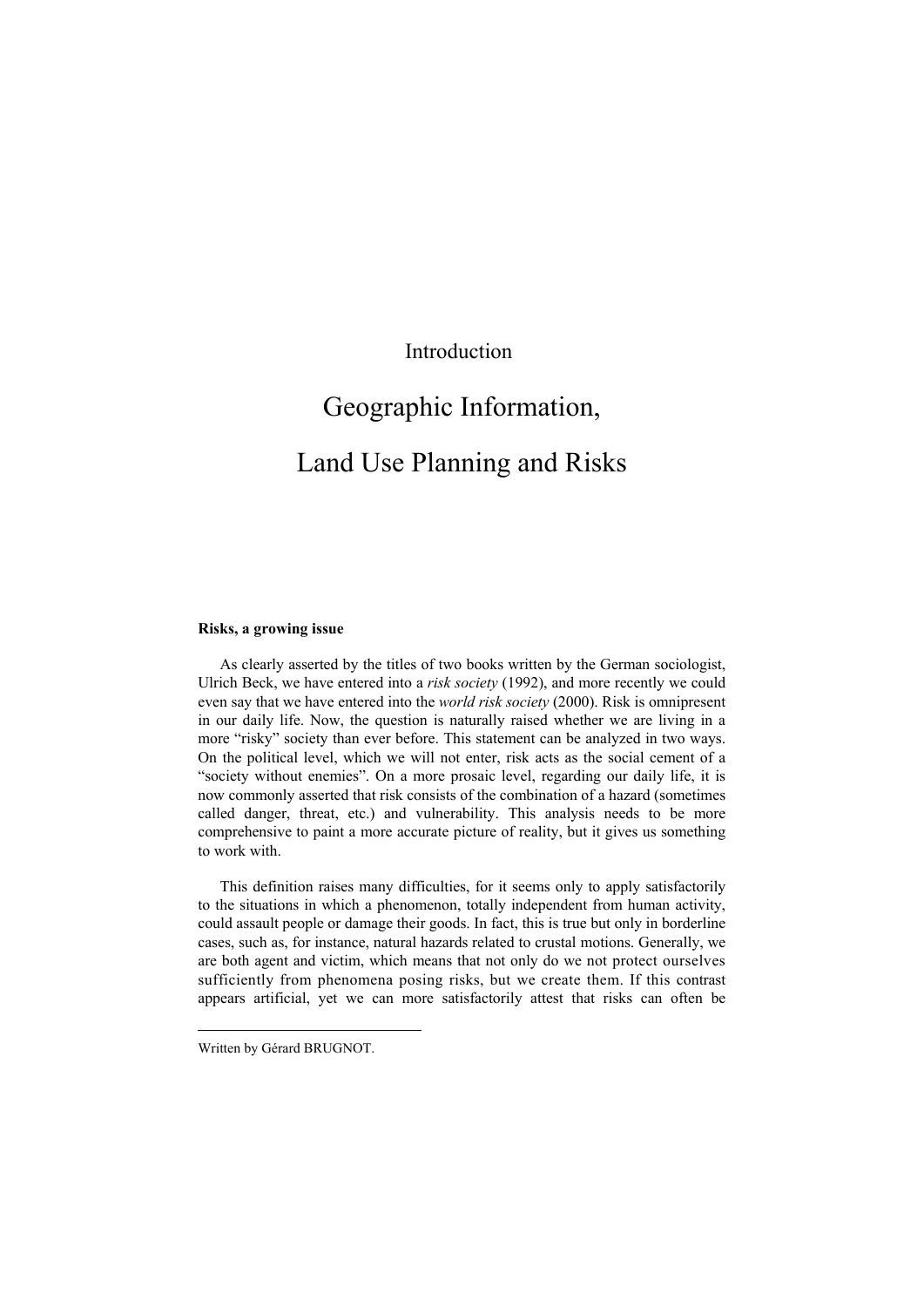#### xiv Spatial Management of Risks

explained, whatever the real cause may be, such as poor use of land planning. This poor planning does not, in this case, stem from ill will, but from a lack of knowledge of spatial phenomena and issues. The territory, and the society that exists within it, is bounded by risk and every risk is written in the land.

As a result, the application of spatial analysis to any type of risk remains limited. The choice to give very concrete examples of spatial analyses led us to consider only certain types of risks with strong spatial logic. Therefore, we have focused on natural hazards, while some other risks, though important on the socio-political agenda, play less of a part. For example, food safety and health risks do not lend themselves to spatial analysis, although we do believe that the relatively small number of such analyses carried out on these phenomena is due to some other reasons.

#### **The contribution of spatial analysis to risk analysis and prevention**

According to our previous definition, threatening phenomena and human stakes are both clearly spatialized. For this reason, it is easy to see why spatial analysis is an indispensable tool for those in charge of risk management.

Risk management in large communities makes spatial analysis particularly relevant, since a high level of vulnerability is to be found there, and most large European cities have the necessary geomatic tools. Nevertheless, one of the major problems in large urban concentrations is that, although vulnerable concentrated elements are well known, hazards may originate from outside the urban territory – for example, water-related risks, whether they have to do with the quality (pollution) or the quantity (floods).

The chapters in this book have been chosen to illustrate various situations. Phenomena generating risks are quite diverse. Even though natural hazards make up the largest proportion of such applications, we have tried to compare other factors. This is the reason why some chapters focus on applications and others on theories.

Moreover, the examples given not only refer to prevention, but also to crisis management and feedbacks. Some chapters present urban applications with very highly spatially concentrated vulnerability, while some others present rural applications with more diffuse vulnerability and possibly more diffuse phenomena. It is certainly in the latter kind of case, which involves slow-dynamic phenomena, that spatial applications, which increasingly turn to temporal factors, are hugely beneficial to society, since they can detect both dangerous and irreversible slow changes on large territories. In this case, we can assert that spatial analysis is a tool serving sustainable development.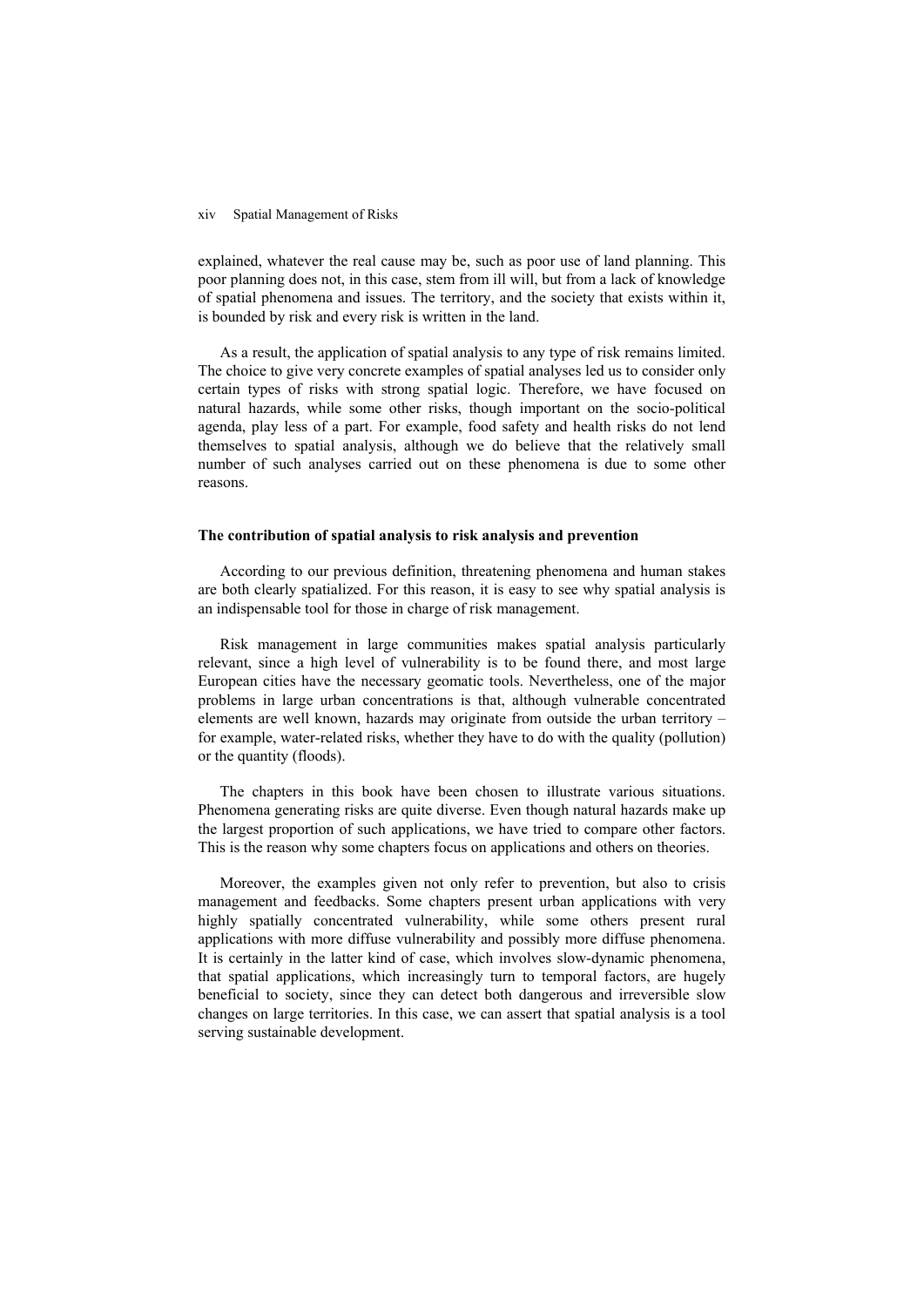All the contributions in this book share a common point: they are all presented from a risk representation perspective, and not only from a potentially dangerous phenomena perspective. In all cases, human stakes are weighed against these phenomena and, even if, in most examples, we do not (yet) have an integrated risk management system, we do have an information and decision support tool. There is no doubt that the future, thanks to the expected continuing advances in software and equipment, will see the development of more and more sophisticated spatiotemporal interoperable systems. The field of risk management will probably welcome these systems more than any other field, since it requires the manipulation of numerous spatio-temporal objects, so as to support more and more complex decisions.

#### **Presentation of chapters**

 In Chapter 1, the author gives a comprehensive summary of GISs used in crisis management. The spectacular evolution of problem management environments over the last 15 years is illustrated with the example of forest fire management performed by civil protection. The example of forest fire is particularly relevant to emphasize the obvious importance of spatial tools supporting risk management. Indeed, this natural hazard is very sensitive both in a temporal (the effect of a bucket of water after a minute of combustion is equivalent to the considerable means deployed an hour later) and spatial sense (not only for the management of preventive measures on vegetation and access, but also for pre-positioning of fire fighting and the conduct of fire-related operations). Two other examples are presented: one deals with the transportation of dangerous substances, while the other is about crisis management. In the first example, we discover a very concrete application, which takes special care to describe the notion of vulnerability. The second example introduces a very generic application that requires efficient telecommunications management. It enables the real-time acquisition of data on incidents and the issuing of the instructions necessary for implementing corrective actions.

Chapter 2 is dedicated to even more anthropogenic hazards, that is to say pollution risks generated by plant protection products. This type of pollution is widespread and related to agricultural practices that the so-called *reasoned* agriculture is willing to minimize. Yet, without further advances to improve water quality, it is necessary to implement and manage health information. To do so, the authors suggest the use of overall quality indexes to identify pollution levels in the logic of spatial representation. This index combines the determinants of pollutants leaching to ground water aquifers and waterways; these factors characterize the contaminants, the types of soil and rain. An original element of this contribution is the use of fuzzy numbers to list the results and reveal the inaccuracies related to spatial representation in general, especially when the purpose of the indicators is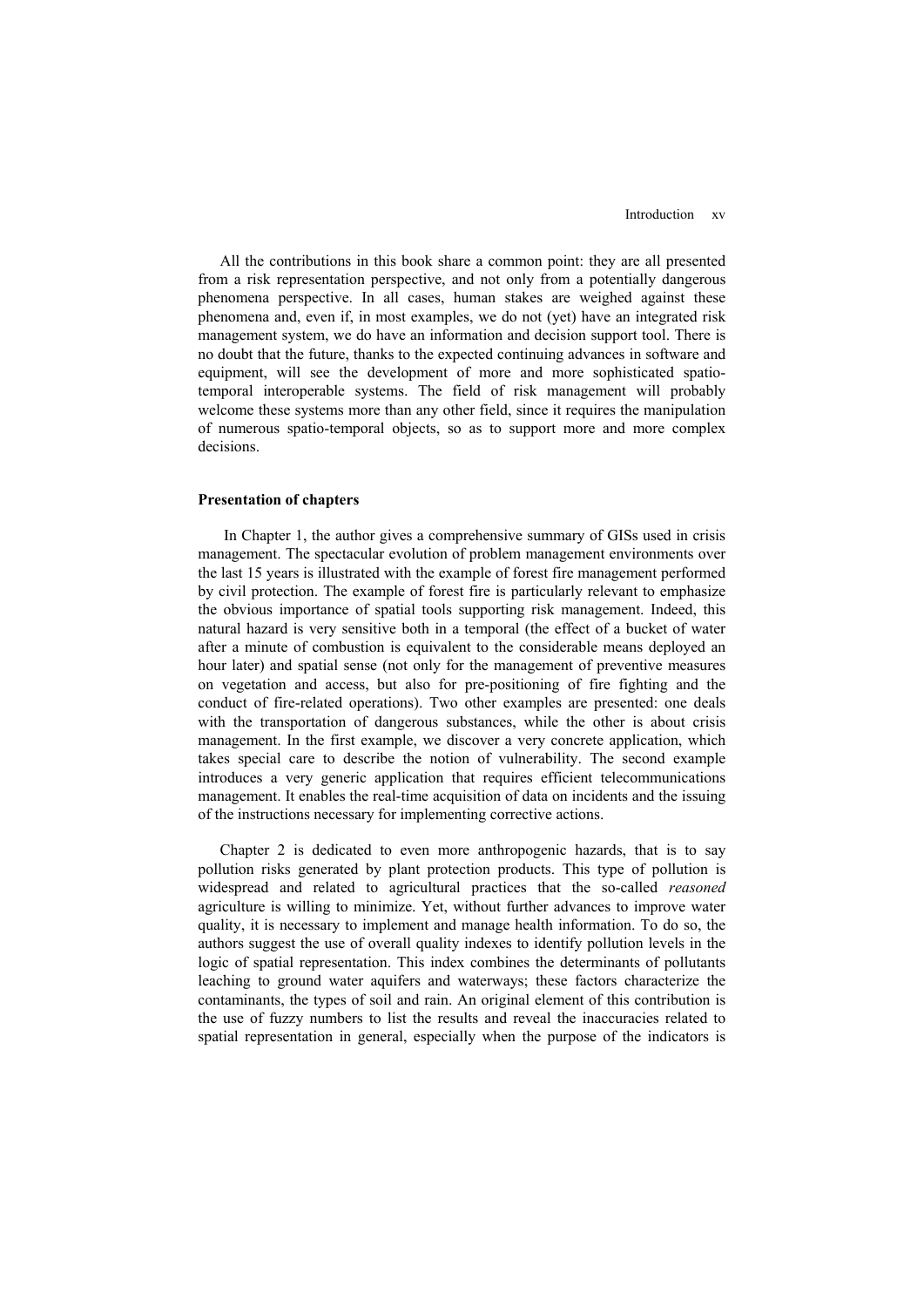#### xvi Spatial Management of Risks

more to reflect the variation of phenomena in a space, rather than to represent them with precise physical parameters at each point. An example is given to illustrate the method and to test management actions aimed at controlling water pollution from atrazine.

In Chapter 3 we remain in the field of risks related to farming practices, for which the implementation of a space observatory is proposed, so as to monitor water pollution, in all its forms (pesticides, fertilizes, solid objects), as well as soil erosion. The authors' approach rests on what they call process mapping, which corresponds to conceptual modeling. Their ambitious project led them to build a very comprehensive spatial database, consisting of elements related to topography, vegetation cover, structures (ditches, hedges, etc.) and to ground conditions. A risk/vulnerability analysis emphasizes the most exposed areas and proposes, as in the previous chapter, complementary management actions to improve the situation.

Chapter 4 was written in Italy, more precisely in the Piedmont region, and we would like to thank the authors who made the effort to write in French, for this book was first published in French. This chapter is an introduction to natural hazards and, in particular, to extremely severe events of nature. North-west Italy was hit very hard in October 2000, to such an extent that it led to the development of a spatial information and representation system. It lists a certain number of natural events characteristic of mountain zones near the Mediterranean Sea, and which are poorly defined by the French classifications. These phenomena correspond to flooding, landslides and torrential runoffs (formation of lavas). They are caused by heavy and long-lasting rain in geologically unstable areas, which generate several runoffs that sometimes stay away from thalwegs and carry huge amounts of solid objects, which can entail deposits exceeding several meters in thickness. Chapter 4 shows how these phenomena are inventoried through a specific survey, and then processed in a GIS, which in turn provides numerous information layers, among which the most prominent is related to the road network, assessing how vulnerable it is to these hydrological and geological phenomena through a list of accounted damage.

Chapter 5 also deals with mountain areas, albeit more peaceful mountain areas, with colder but less excessive climate conditions: the Northern Alps of France. In this area, the forest is a real protection structure that can be considered as ecological, because it is not natural, and results rather from an intensive gardening of the slopes, sometimes very steep, and dating back to very ancient times. The authors describe a very sophisticated multilayer spatial analysis system that makes it possible to emphasize the interactions between the forest and the various events disturbing it, and against which it provides protection: avalanches, rockfalls and landslides. This Geographic Information System highlights the weak areas in the forest ecosystem, where the slightest mistake, the slightest delay in terms of intervention could make whole areas at the foot of slopes unsuitable for building purposes. This type of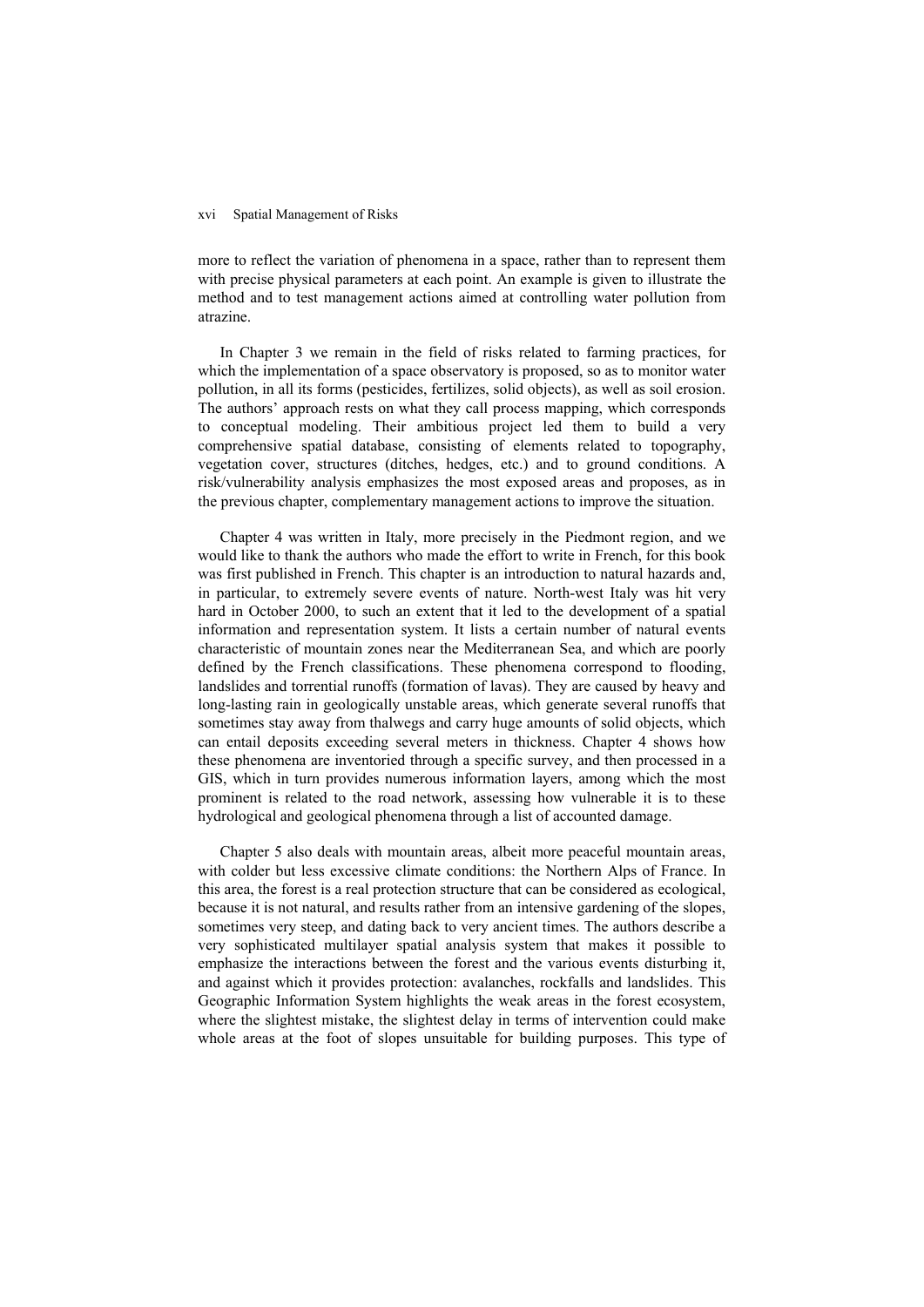concern explains the reason why this chapter was written by a researcher and a practitioner, who developed a method that can be used and is operational to draw up risk prevention plans (plans de prévention des risques, PPR).

As in Chapter 1, Chapter 6 presents an application for forest fire management. It is also similar to Chapter 5, in the sense that it focuses on prevention via natural habitat management. Naturally-caused forest fires are often contested, because the majority of fires are caused by human activities, whether intentional or unintentional. The authors analyze the constraints related to this type of situation in terms of risk definition: the forest, but also humans are both risk creators and victims. Natural habitats are strongly affected by this phenomenon, which is not, ecologically speaking, completely negative. Moreover, forest fire being a physical phenomenon, its propagation suffers from greater uncertainties than rockfalls or avalanches influenced by slope inclination or even rivers running down their beds. All these circumstances make forest fire risk zone mapping very delicate. This explains why there are very few "forest fire" PPR. The authors propose to develop an interesting hazard mapping support system for the *Massif des Maures*, based on physical characteristics such as wind, slope or vegetation, to assess fire risks and fighting conditions. The application is presented in a very educational way, and comments and illustrations are provided for all the development phases of the spatial information system.

Chapter 7 also deals with forest fires and confirms the fact that this phenomenon is particularly relevant, due to its complexity and numerous feedbacks, to test the most sophisticated spatial analysis systems. The author thus proposes a very ambitious and very generic approach to spatial and temporal multi-agent risk management that integrates some decision support aspects in situations of uncertainty. He gives concrete examples of wind intensity changes, and especially of wind direction that can greatly endanger the resources deployed in the field. This type of management, which is highly decentralized in a multi-agent context, gives the author the opportunity to present distinctive theoretical results from a multi agent system. ISA are neither firemen nor a new kind of forest firefighters, but intelligent software agents exchanging information and coordinating their actions. The author gives a concrete example of crisis management to illustrate how such tools could foster theoretical developments that are not discussed in this volume, which is dedicated to the presentation of applications.

Chapters 8 and 9 describe applications used in the case of a specific phenomenon that no region of our country is immune from, even if it takes different forms according to geographic location (climate): floods. Brittany, Aude, Somme, Meuse and Var are among the most recently disaster-struck and/or susceptible regions, which does not mean that the next flood will necessarily occur in one of these specific locations of which, among others, the Loire and the Seine are not included.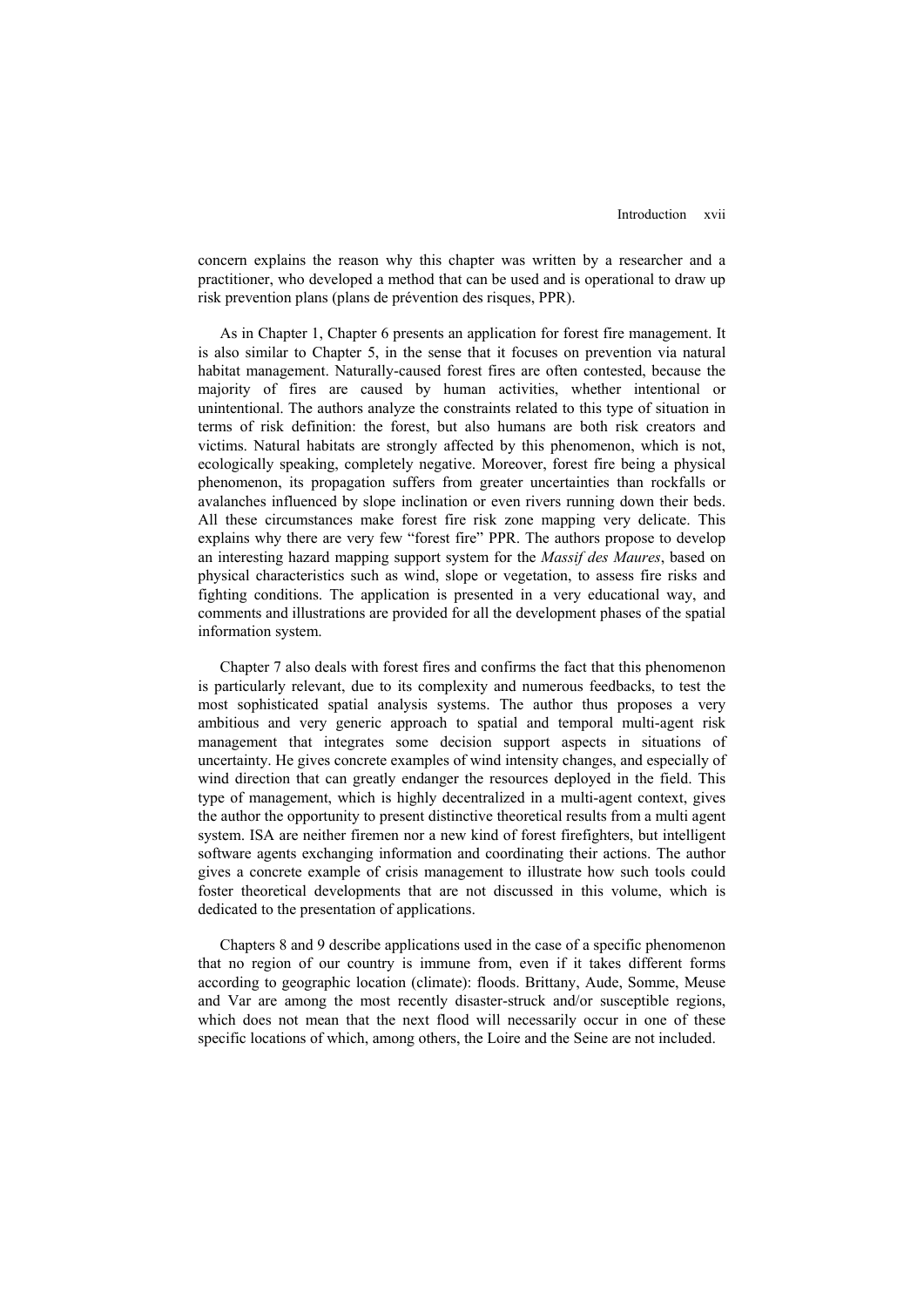#### xviii Spatial Management of Risks

As is clearly explained in Chapter 8, flood hazard management, and especially flood hazard warning largely depends on the size and slope of watersheds. Entering the geographic information field with great care, and staying away from debate among hydrologists, and even farther from political considerations regarding land planning, such analyses should enable us to define flood control measures that could be implemented to the entire French territory, and especially, to stay in the realm of GI, lead to the development of spatio-temporal information systems adaptable to local climatic and geomorphic conditions. The system presented by the authors in this chapter is used to manage the watersheds that drain into the Garonne, for though they are large, they are vulnerable to heavy rainfall. The authors also describe the meteo-hydrological forecasting chain, as well as the spatial tools supporting crisis managers. As in the previous chapter, we focus on short-range forecasting (*nowcasting*). Unfortunately, a disciplinary and administrative barrier between hydrologists and meteorologists has limited the advances necessary to reach the level of the application dedicated to forest fires presented in the previous chapter.

Chapter 9 is less ambitious, in the sense that it only targets the representation of historical floods. Yet, this inventory is very topical since we are in a field where spatial analysis uses both proven tools and large surfaces of buildable or already built zones. It concretely illustrates the risk issue, the assessment of which is based on a study of the phenomena that must be extremely accurate due to the economic stakes involved, as well as relevant when delivering results. To illustrate this, the author not only provides an inventory of the questions raised and the methods used in flood mapping, which is very valuable, but also an example relating to the Garonne river.

Chapter 10 is also dedicated to flooding, but its approach is very different from those used in the previous chapters. It describes a comprehensive project with ambitious plans to inventory and diagnose river dikes over the whole national territory. Above all this, this chapter is particularly fundamental in this volume because it provides an example of a major spatial system that integrates all the characteristics of a comprehensive public decision-support system. The average time for such projects is 10 years, and the proportion of resources necessary to carry it out is similar. The genesis of the application (the Camargue flooding and the concerns with the Loire embankments) is interesting, because it is based on the Government's willingness to find a long-term solution to this problem, and because it conducted a thorough analysis to identify the needs of a multi-scale spatial information system in nature, according to the variety of the objects involved. In the end, this system integrates the notions of hazard and vulnerability, from the most concrete and accurate geotechnical aspects related to dikes (e.g. rabbit burrows) to the most realistic scenarios of vulnerability, such as what if (e.g. what would happen if such a dike, which had received a diagnosis of weakness, finally breaks).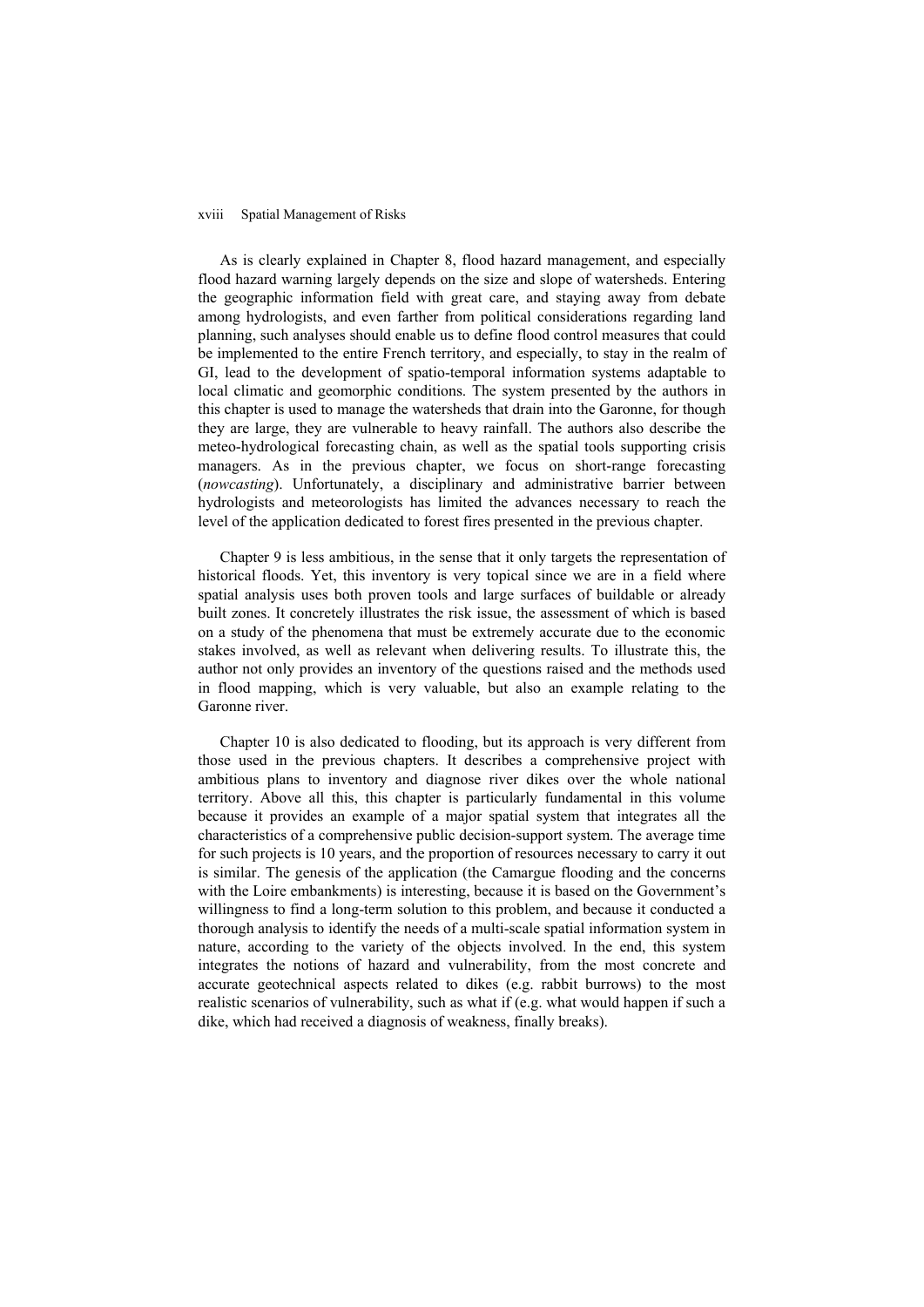Chapter 11 concludes a volume essentially devoted to natural risks, or at least risks related to vast territories of low-density occupation, with an overview of spatial information systems dedicated to urban risks. This chapter is presented in a course format, which completes the volume by addressing spatial risk issues in a conceptually clear manner, by discussing alternatively application questions and examples, which will enable readers to shed new light on some developments already presented in the previous chapters. The author provides many different examples, including space risk management systems developed by the Urban Community of Lyon, which are, with those developed in Marseille, the most ambitious of their kind. He sets all the tools used in a public political context, which concludes the volume with an emphasis on the social and political nature of risk, as expressed at the beginning of our introduction.

#### **Conclusion**

Risk analysis involves a fundamental spatial component; there is no need to demonstrate this point again. The chapters of this volume illustrate the possible uses of spatial analysis tools. Without some of these tools, many delicate issues relating to land planning would be impossible to manage at the political level.

Some may be surprised from the above statements that our conclusion is actively pessimistic. Viewed more broadly, spatial risk analysis appears to be poorly developed in France. It is scarce in numerous fields, and a little more developed with respect to country-related risks, due to the agro-rural tradition of our society that some bodies, sometimes academic bodies, have acquired.

Nevertheless, we are still unable, for instance, to overlay natural hazard-related information layers, such as floods, with other information layers illustrating land use in urban and peri-urban environments. Moreover, information on flood damage is managed independently and its spatialization is not on the agenda, at least for now. Therefore, we are still unable to integrate the drainage system to a digital elevation model.

Many examples could be given to demonstrate how important it is for major managers of spatial databases, without whom applications would only remain academic monographs or systems of local interest, to provide quality and economic research products, such as topographic, land use, physical or economic databases. Some areas of study are still wide open, such as the creation of areal postal codes as in the UK, and the georeferencing of vulnerable components.

These issues can only be addressed with political support. They are a fundamental ingredient to the development of interoperated land use management systems, without which no risk integrated management is possible; only partial